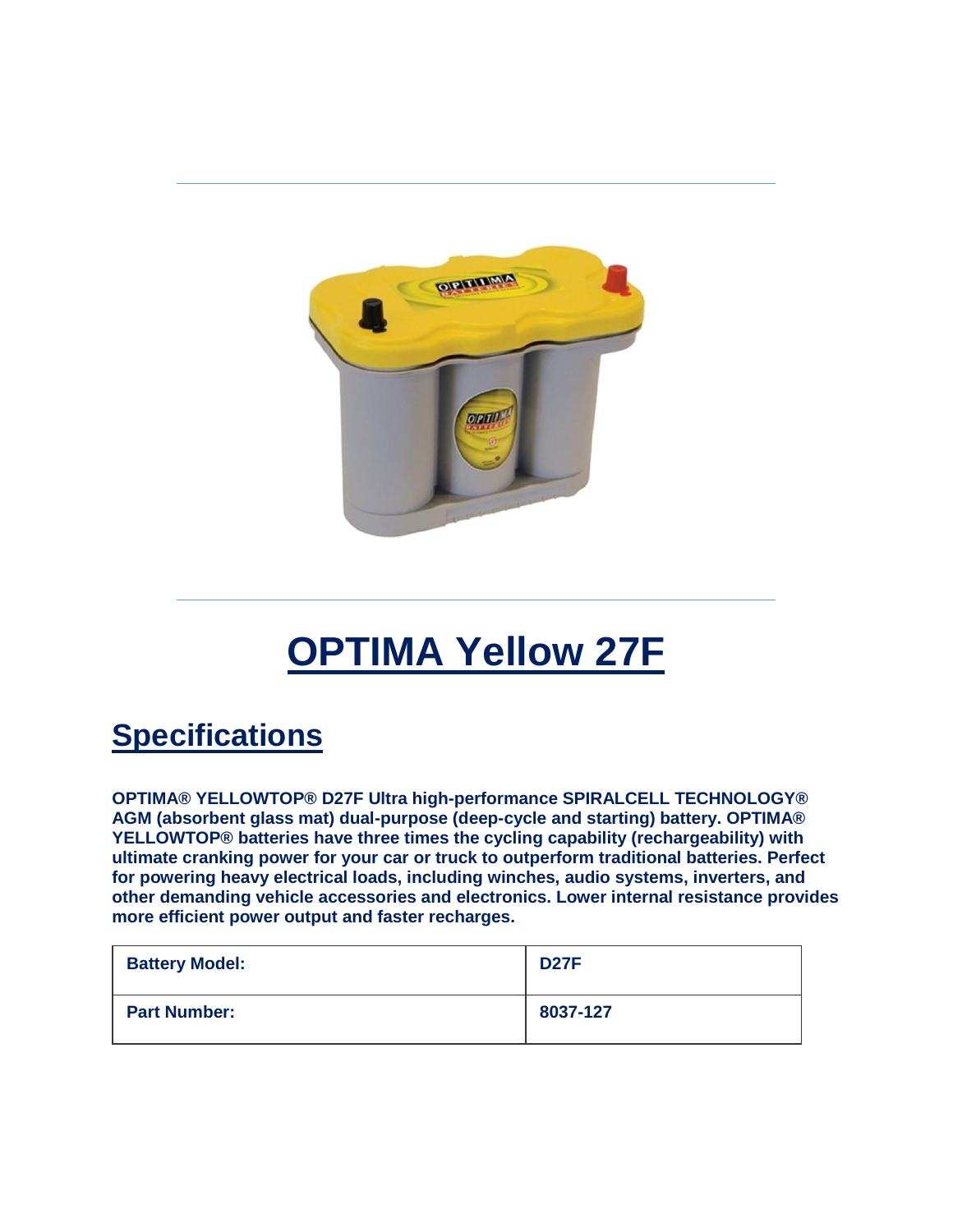| <b>Performance Data</b>                         |                                                                              |  |
|-------------------------------------------------|------------------------------------------------------------------------------|--|
| <b>Cold Cranking Amps:</b>                      | 830                                                                          |  |
| <b>Cranking Amps:</b>                           | 1025                                                                         |  |
| <b>Nominal Voltage:</b>                         | 12 volts                                                                     |  |
| <b>Open Circuit Voltage (fully</b><br>charged): | 13.1 volts                                                                   |  |
| <b>Internal Resistance (fully</b><br>charged):  | $0.0025$ ohms                                                                |  |
| <b>Capacity:</b>                                | 66 Ah (C/20)                                                                 |  |
| <b>Reserve Capacity:</b>                        | BCI: 140 minutes (25 amp discharge, 80°F (26.7°C),<br>to 10.5 volts cut-off) |  |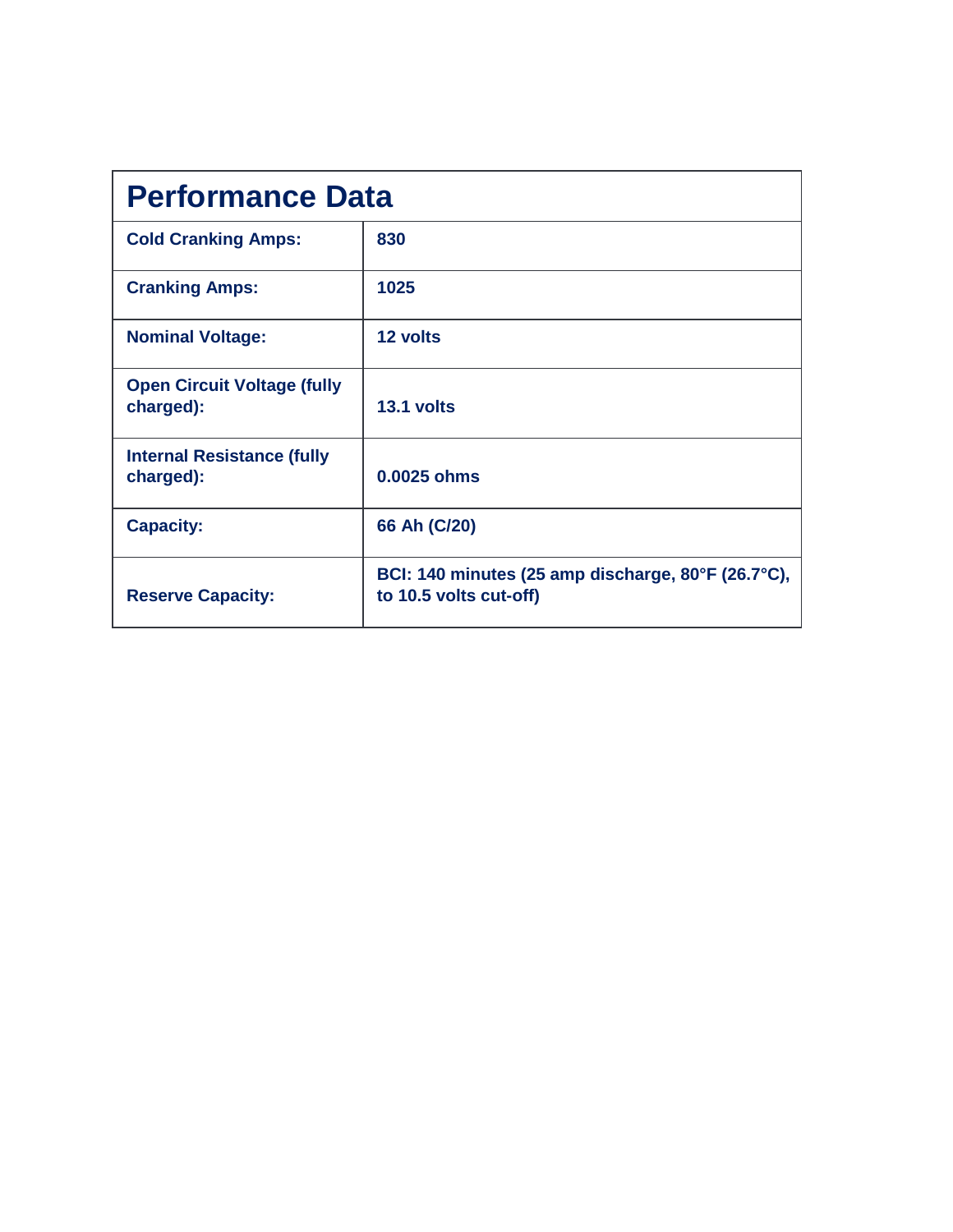| <b>Physical Characteristics</b> |                                                                                                                 |  |
|---------------------------------|-----------------------------------------------------------------------------------------------------------------|--|
| <b>Plate</b><br>Design:         | High purity lead-tin alloy. Wound cell configuration utilizing<br>proprietary<br><b>SPIRALCELL TECHNOLOGY®.</b> |  |
| <b>Electrolyte:</b>             | Sulfuric acid, H <sub>2</sub> SO <sub>4</sub>                                                                   |  |
| Case:                           | <b>Polypropylene</b>                                                                                            |  |
| <b>Case Color:</b>              | <b>Light Gray</b>                                                                                               |  |
| <b>Cover Color:</b>             | "OPTIMA" Yellow                                                                                                 |  |
| <b>Group Size:</b>              | <b>BCI: 27</b>                                                                                                  |  |
| <b>Post Type:</b>               | <b>SAE Post</b>                                                                                                 |  |
| <b>Weight:</b>                  | 53.2 lb                                                                                                         |  |
| Length:                         | 12.16 in                                                                                                        |  |
| Width:                          | 6.762 in                                                                                                        |  |
| Height:                         | 8.61 in                                                                                                         |  |

| <b>Power</b>                |                  |
|-----------------------------|------------------|
| CCA (BCI 0 <sup>o</sup> F): | 830 amps         |
| $MCA$ (BCI 32 $\degree$ F): | <b>1025 amps</b> |